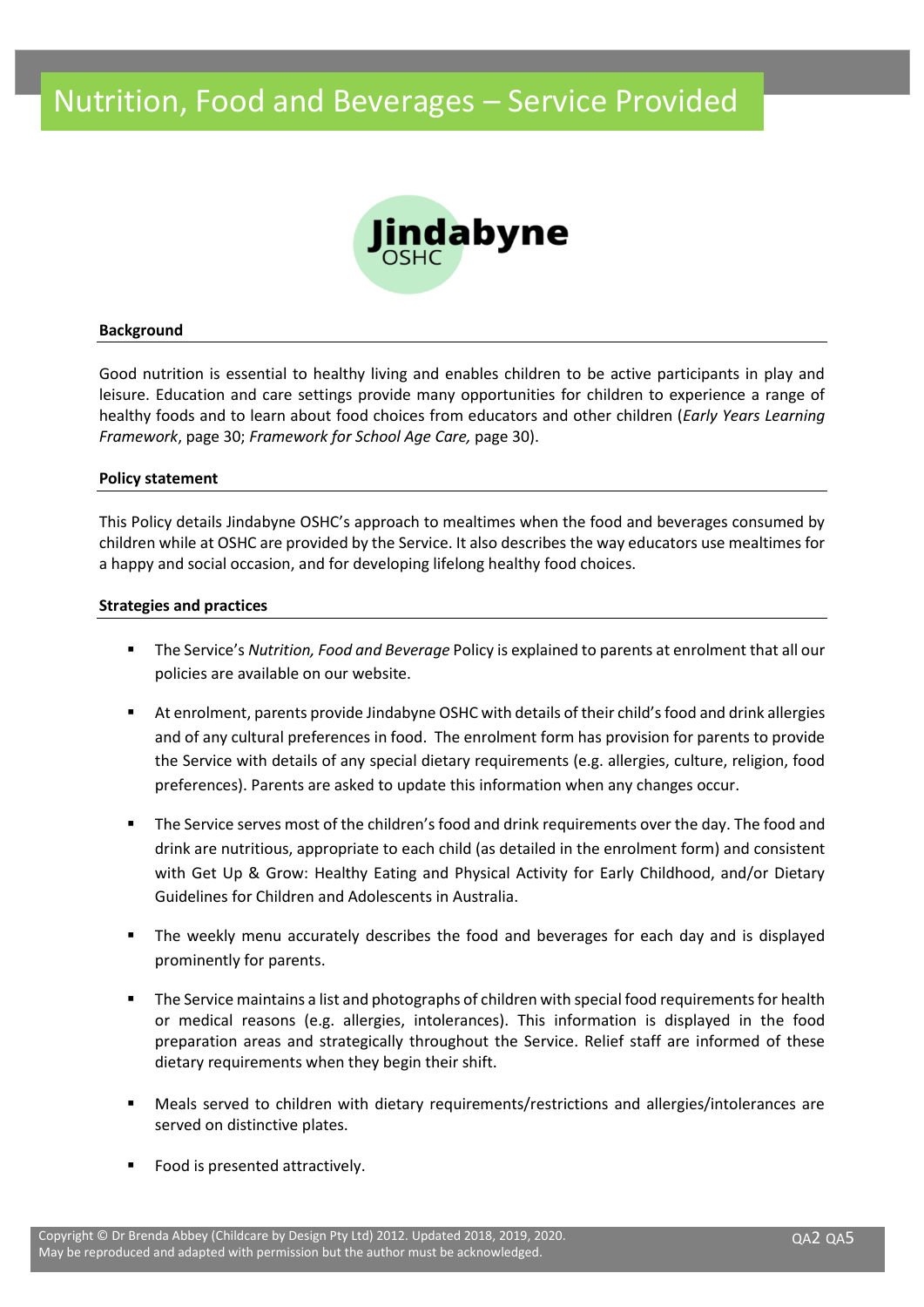# Nutrition, Food and Beverages – Service Provided

- Educators promote healthy eating in children by including the topic in daily routines and in other intentional teaching such as role-modeling, discussions, using different cultural meal settings, and cooking experiences. Children's preferences and comments about the menu are recorded which informs future menus.
- Meal times are relaxed, pleasant and unhurried. Educators sit and eat with the children, maintaining good personal nutrition, and talk with them on topics of interest, including, but not limited to, healthy food and nutrition.
- Developmentally appropriate eating utensils and furniture are provided for each child. Children, , are encouraged to be independent and develop social skills at meal times.
- Food is never used to reward or punish children.
- Children are encouraged to eat, but they are not required to taste new foods, to eat food they do not like or to eat more than they want.
- Safe drinking water is readily accessible to children at all times, and educators encourage children to drink water at frequent intervals.
- Children who are hungry at other than meal times are given a piece of fresh fruit.
- Staff follow all regulatory requirements for preparing and serving food. These include handwashing, wearing gloves, using tongs to handle food, ensuring children do not share utensils or use those that have been dropped.
- Parents are informed of their child's food and beverage intake. Educators discuss face-to-face with parents any concerns about a child who has not eaten well.
- Birthdays are an important part of a child's life, and educators and children are encouraged to celebrate them at Jindabyne OSHC. Parents are welcome to bring a cake or cupcakes to share.
- Educators seek children's opinion of the menu and help them to update the Menu.

## **Responsibilities of parents**

- To provide the Service with details of their child's known food allergies at enrolment, and to inform the Service immediately any changes occur.
- To discuss their child's food allergies, if any, with them (older children) and to ensure they understand the importance of not sharing food.

### **Procedures and forms**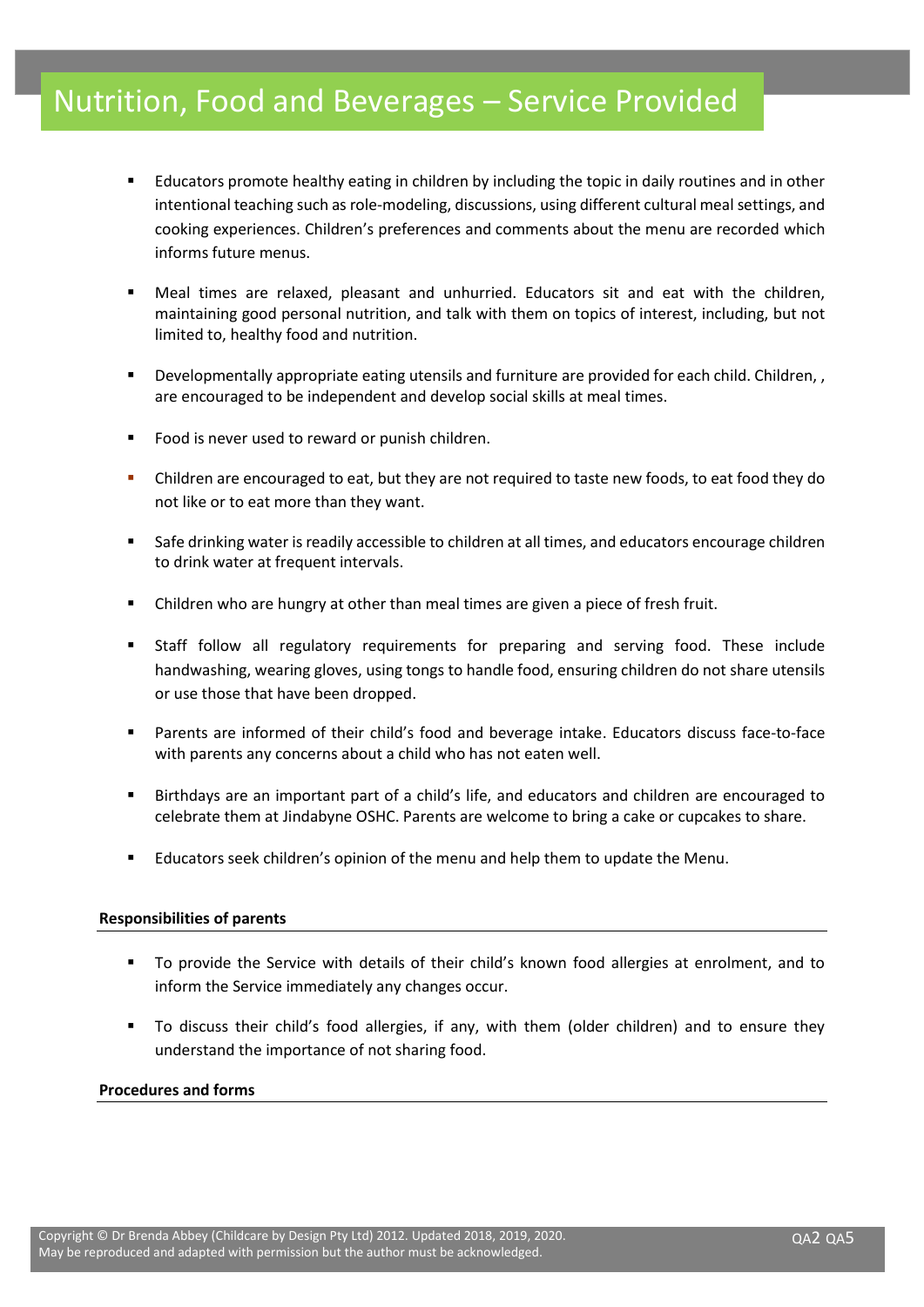## **Links to other policies**

- Enrolment and Orientation Policy
- Excursion Policy
- Injuries, Injury, Trauma and Illness Policy
- **Medical Conditions Policy**
- Student, Volunteers and Visitors Policy

## **Links Education and Care Services National Regulations 2011, National Quality Standard 2011**

| Regs | 77  | Health, hygiene and safe food practices                      |
|------|-----|--------------------------------------------------------------|
|      | 78  | Food and beverages                                           |
|      | 90  | Medical conditions policy                                    |
|      | 91  | Medical conditions policy to be provided to parents          |
|      | 162 | Health information to be kept in enrolment record            |
|      | 168 | Education and care service must have policies and procedures |

| QA | 2.1.1 | Each child's wellbeing and comfort is provided for, including appropriate opportunities to meet<br>each child's need for sleep, rest and relaxation |
|----|-------|-----------------------------------------------------------------------------------------------------------------------------------------------------|
|    | 2.1.2 | Effective illness and injury management and hygiene practices are promoted and implemented                                                          |
|    | 2.1.3 | Healthy eating and physical activity are promoted and appropriate for each child                                                                    |
|    | 2.2.1 | At all times, reasonable precautions and adequate supervision ensure children are protected<br>from harm and hazard                                 |
|    | 5.1.1 | Responsive and meaningful interactions build trusting relationships which engage and support<br>each child to feel secure, confident and included   |

### **Sources**

- Better Heath. (2017). *Breast milk expressing breastmilk*. <https://www.betterhealth.vic.gov.au/health/healthyliving/breastfeeding-expressing-breastmilk> accessed 30 December 2020
- **Early Years Learning Framework 2009**
- Education and Care Services National Regulations 2011
- Guide to the National Quality Framework 2018 (September 2020 Update): Section  $4 -$ Operational Requirements [https://www.acecqa.gov.au/sites/default/files/2020-09/Guide-to](https://www.acecqa.gov.au/sites/default/files/2020-09/Guide-to-the-NQF-September-2020.pdf)[the-NQF-September-2020.pdf](https://www.acecqa.gov.au/sites/default/files/2020-09/Guide-to-the-NQF-September-2020.pdf) accessed 30 December 2020
- **NSW Health. Breast feeding your baby.** [https://www.health.nsw.gov.au/kidsfamilies/MCFhealth/Publications/breastfeeding-your](https://www.health.nsw.gov.au/kidsfamilies/MCFhealth/Publications/breastfeeding-your-baby.pdf)[baby.pdf](https://www.health.nsw.gov.au/kidsfamilies/MCFhealth/Publications/breastfeeding-your-baby.pdf) accessed 30 December 2020

**Further reading and useful websites** *(Consistent with the approach of the National Quality Framework, the following references have prioritised efficacy and appropriateness to inform best practice, and legislative compliance over state or territory preferences.)*

- Australian Breastfeeding Association <https://www.breastfeeding.asn.au/> accessed 30 December 2020
- Nutrition Australia. (2009). *Get up & Grow: Healthy Eating and Physical Activity for early Childhood (Staff and Carer handbook).*